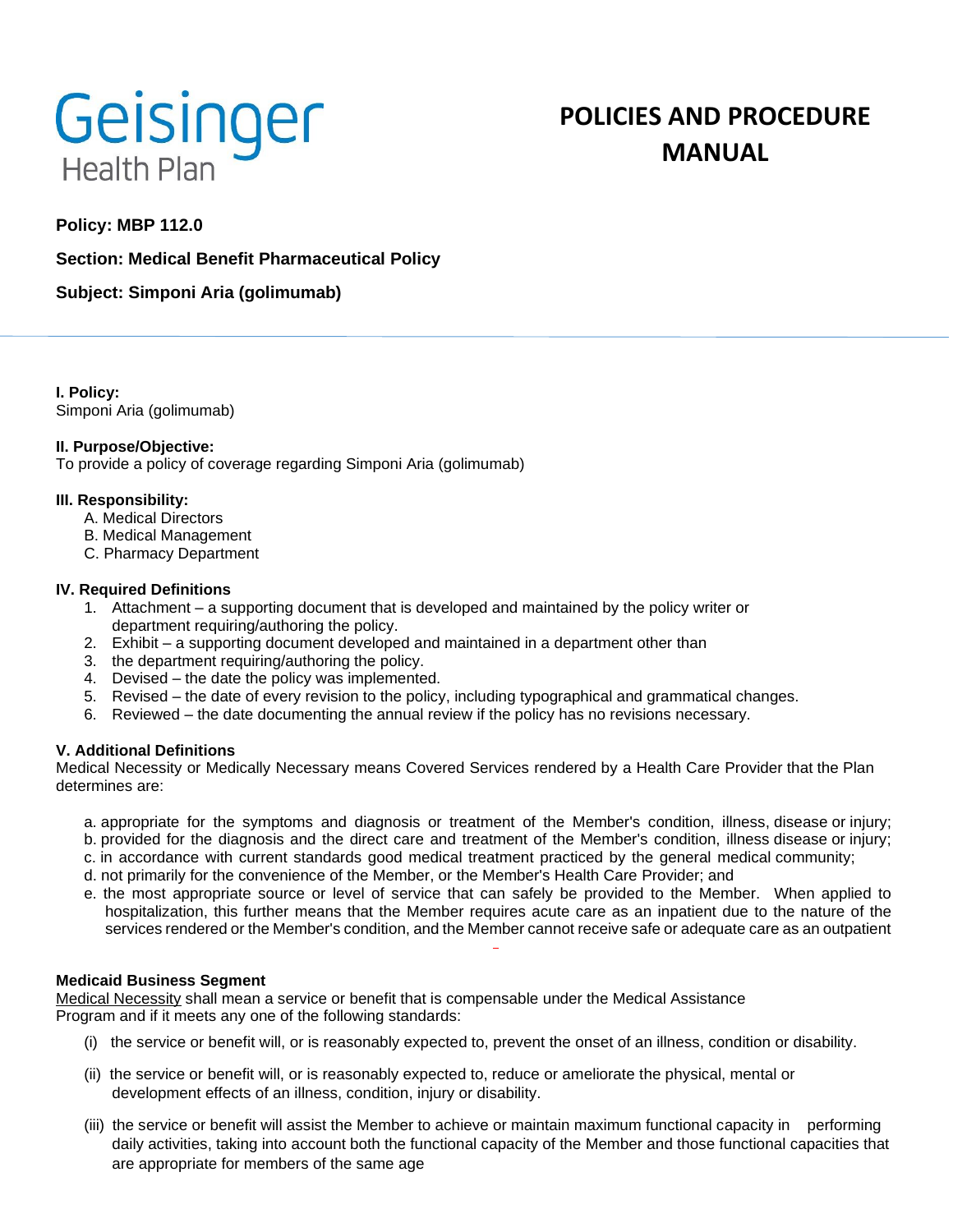## **DESCRIPTION:**

Simponi Aria (golimumab) is a tumor necrosis factor (TNF) blocker indicated for the treatment of adult patients with moderately to severely active Rheumatoid Arthritis in combination with methotrexate.

## **CRITERIA FOR USE: Requires Prior Authorization by Medical Director or Designee**

**GRANDFATHER PROVISION** – Members already established on therapy are eligible for approval as long as there is medical record documentation that the safety and effectiveness of use for the prescribed indication is supported by Food and Drug Administration (FDA) approval or adequate medical and scientific evidence in the medical literature

Simponi Aria (golimumab) will be considered medically necessary when all of the following criteria are met per indication:

#### **Rheumatoid Arthritis**

- Requesting provider must be a rheumatologist **AND**
- Medical record documentation of age ≥18 years **AND**
- Medical record documentation of a diagnosis of moderate to severe rheumatoid arthritis according the American College of Rheumatology Criteria for the Classification and Diagnosis of Rheumatoid Arthritis **AND**
- Medical record documentation that Simponi Aria will be given in combination with methotrexate **AND**
- Medical record documentation that Simponi Aria is not being used concurrently with a TNF blocker or other biologic agent **AND**
- Medical record documentation of an inadequate response to, contraindication to, or failure on 12 weeks of Humira\*, Rinvoq\*, OR Xeljanz\*therapy.

### **Psoriatic Arthritis**

- Requesting provider must be a rheumatologist or dermatologist **AND**
- Medical record documentation of age ≥ 2 years **AND**
- Medical record documentation of a diagnosis of moderately to severely active psoriatic arthritis, which must include the following:
	- $\circ$  Documentation of active psoriatic lesions OR documentation of a history of psoriasis

**AND**

- Medical record documentation that Simponi Aria is not being used concurrently with a TNF blocker or other biologic agent **AND**
- For patients 18 years of age and older, medical record documentation of an inadequate response to, contraindication to, or failure on 12 weeks of secukinumab (Cosentyx\*) AND adalimumab (Humira\*) therapy.

#### **Ankylosing Spondylitis**

- Requesting provider must be a rheumatologist **AND**
- Medical record documentation of age ≥18 years **AND**
- Medical record documentation of a diagnosis of ankylosing spondylitis **AND**
- Medical record documentation that Simponi Aria is not being used concurrently with a TNF blocker or other biologic agent **AND**
- Medical record documentation of an inadequate response to, contraindication to, or failure on 12 weeks of secukinumab (Cosentyx\*) AND adalimumab (Humira\*) therapy.

#### **Polyarticular juvenile idiopathic arthritis**

- Requesting provider must be a rheumatologist **AND**
- Medical record documentation of age greater than or equal to 2 years **AND**
- Medical record documentation of a diagnosis of active polyarticular juvenile idiopathic arthritis **AND**
- Medical record documentation that Simponi Aria is not being used concurrently with a TNF blocker or other biologic agent **AND**
- Medical record documentation of a therapeutic failure on, contraindication to or intolerance to a minimum 4 month trial of Humira\*

(\*requires prior authorization)